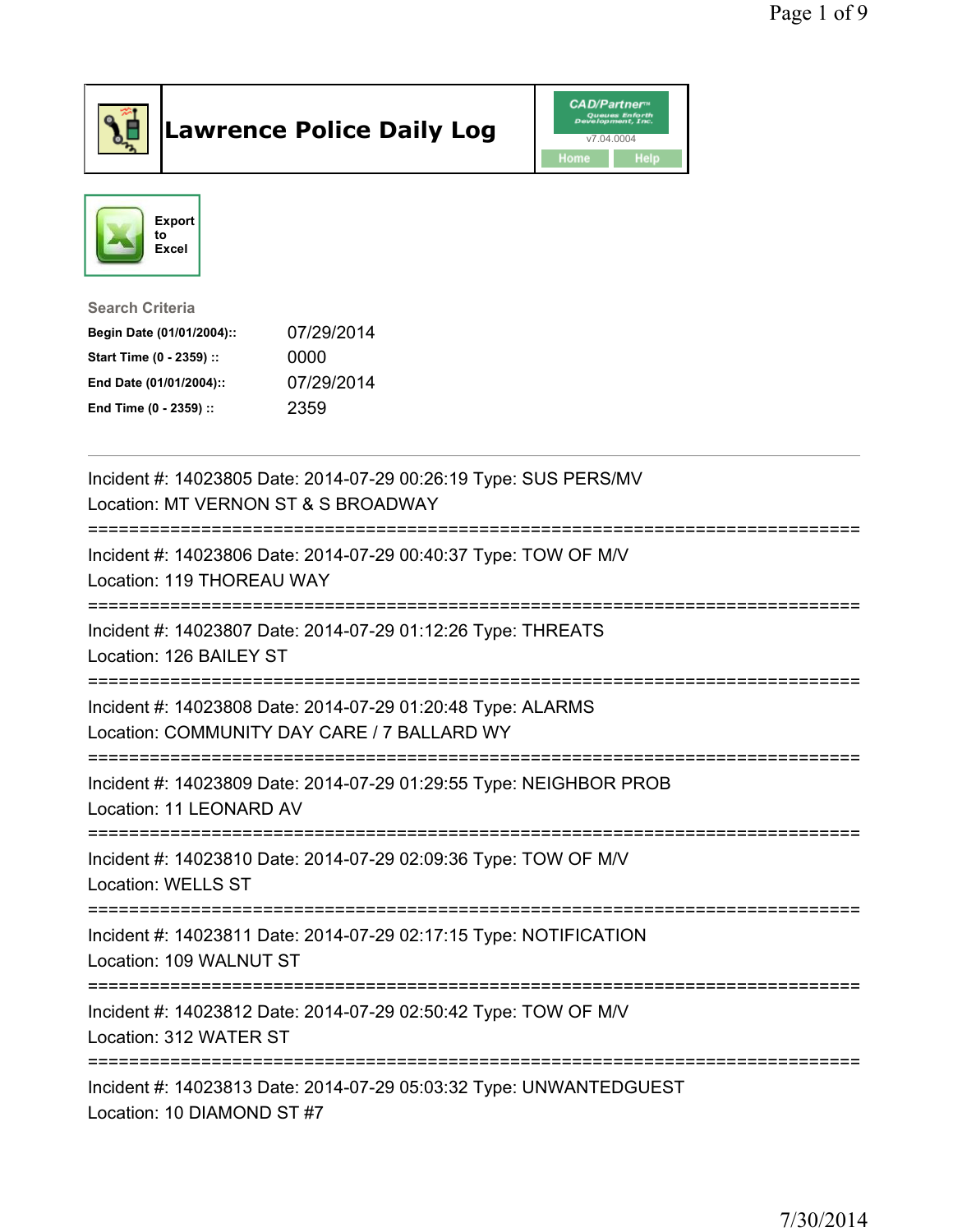| Incident #: 14023814 Date: 2014-07-29 05:28:33 Type: ALARMS<br>Location: COMMUNITY DAY CARE / 7 BALLARD WY                                       |
|--------------------------------------------------------------------------------------------------------------------------------------------------|
| Incident #: 14023815 Date: 2014-07-29 05:52:01 Type: ALARMS<br>Location: VECINO / 174 S UNION ST<br>;==========================                  |
| Incident #: 14023816 Date: 2014-07-29 06:12:42 Type: B&E/MV/ATTEMP<br>Location: 23 MARKET ST                                                     |
| Incident #: 14023817 Date: 2014-07-29 06:33:38 Type: LOST PROPERTY<br>Location: 778 ESSEX ST                                                     |
| Incident #: 14023818 Date: 2014-07-29 07:11:10 Type: ALARMS<br>Location: M-B DISTRIBUTOR, INCORPORATED / 1 GROCERY WY                            |
| Incident #: 14023819 Date: 2014-07-29 07:27:30 Type: BANK ESCORT<br>Location: 7:45AM BANK OF AMERICA / 67 WINTHROP AV<br>======================= |
| Incident #: 14023820 Date: 2014-07-29 08:13:07 Type: LIC PLATE STO<br>Location: 30 BUSWELL ST                                                    |
| Incident #: 14023821 Date: 2014-07-29 08:54:21 Type: TOW OF M/V<br>Location: 227 HAVERHILL ST                                                    |
| Incident #: 14023822 Date: 2014-07-29 08:57:39 Type: AUTO ACC/NO PI<br>Location: ANDOVER ST & BEACON ST                                          |
| Incident #: 14023823 Date: 2014-07-29 09:04:49 Type: STOL/MV/PAS<br>Location: 700 ESSEX ST                                                       |
| Incident #: 14023824 Date: 2014-07-29 09:27:01 Type: 209A/VIOLATION<br>Location: 354 HOWARD ST                                                   |
| Incident #: 14023825 Date: 2014-07-29 09:50:39 Type: NOTIFICATION<br>Location: 513 S BROADWAY #3                                                 |
| =====================<br>Incident #: 14023826 Date: 2014-07-29 10:01:00 Type: AUTO ACC/NO PI<br>Location: 80 CAMBRIDGE ST                        |
| Incident #: 14023827 Date: 2014-07-29 10:01:45 Type: INVEST CONT<br>Lootion: 4 TDEMONIT CT                                                       |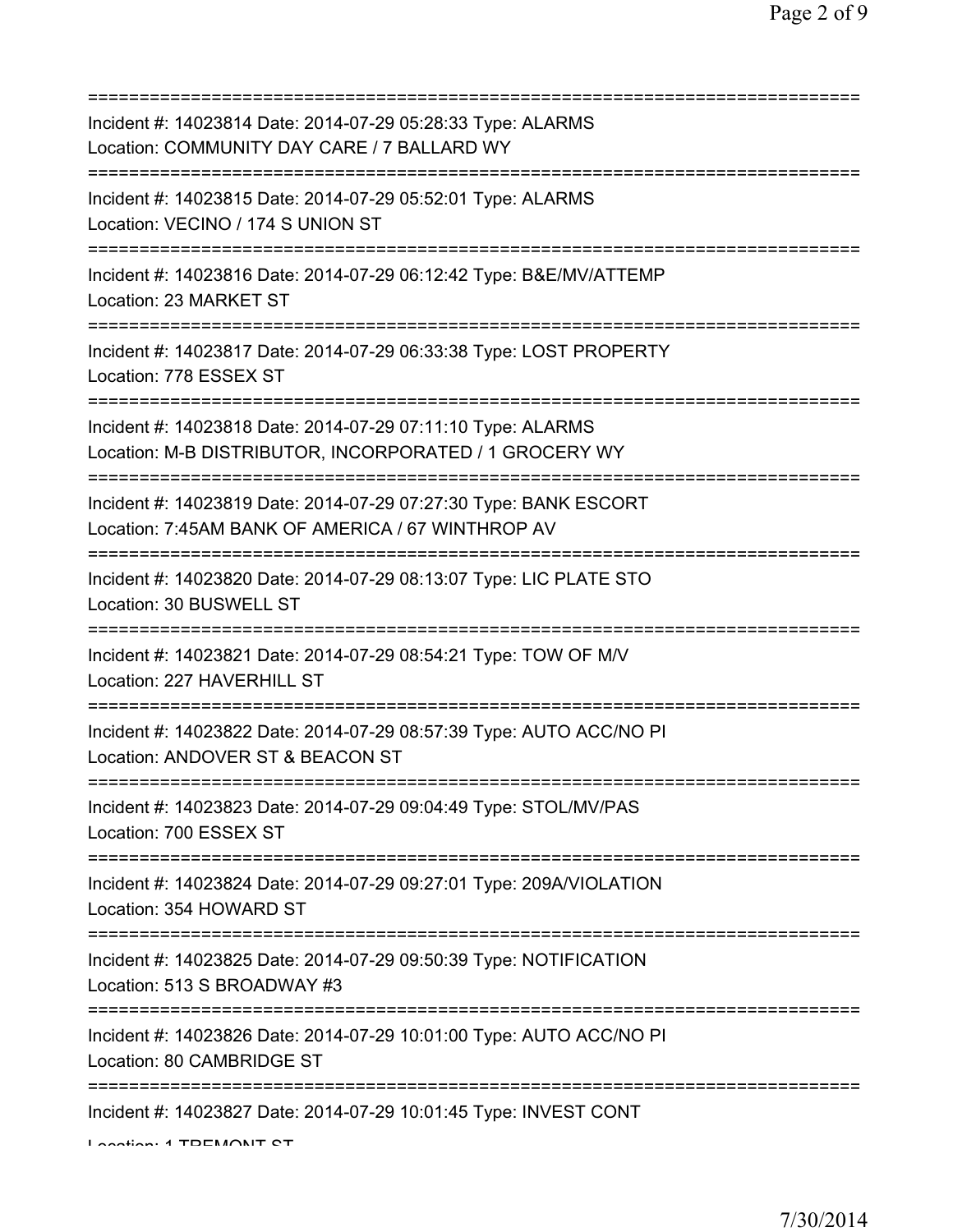| Incident #: 14023828 Date: 2014-07-29 10:05:47 Type: 209A/VIOLATION<br>Location: 1 APPLETON ST<br>===================                         |
|-----------------------------------------------------------------------------------------------------------------------------------------------|
| Incident #: 14023829 Date: 2014-07-29 10:15:57 Type: WARRANT SERVE<br>Location: 2 APPLETON ST                                                 |
| Incident #: 14023830 Date: 2014-07-29 10:17:45 Type: DRUG VIO<br>Location: ANDOVER ST & SHEPARD ST<br>==========================              |
| Incident #: 14023831 Date: 2014-07-29 10:25:56 Type: DISTURBANCE<br>Location: 357 JACKSON ST                                                  |
| Incident #: 14023832 Date: 2014-07-29 10:29:19 Type: DRUG VIO<br>Location: 25 COOLIDGE ST<br>====================================             |
| Incident #: 14023833 Date: 2014-07-29 10:38:13 Type: AUTO ACC/PI<br>Location: OSGOOD ST & WINTHROP AV<br>==================================== |
| Incident #: 14023834 Date: 2014-07-29 10:41:56 Type: AUTO ACC/NO PI<br>Location: BOXFORD ST & PHILLIPS ST                                     |
| Incident #: 14023835 Date: 2014-07-29 11:07:44 Type: SPECIAL CHECK<br>Location: BROADWAY                                                      |
| Incident #: 14023836 Date: 2014-07-29 11:26:41 Type: ASSSIT AMBULANC<br>Location: LAWRENCE PUBLIC LIBRARY / 51 LAWRENCE ST                    |
| Incident #: 14023837 Date: 2014-07-29 11:41:52 Type: DISTURBANCE<br>Location: 660 S UNION ST                                                  |
| Incident #: 14023838 Date: 2014-07-29 11:43:29 Type: MAL DAMAGE<br>Location: 257 JACKSON ST                                                   |
| Incident #: 14023839 Date: 2014-07-29 11:44:34 Type: MAL DAMAGE<br>Location: 18 WILMOT ST                                                     |
| Incident #: 14023840 Date: 2014-07-29 11:45:39 Type: HIT & RUN M/V<br>Location: FLORAL ST & LOWELL ST                                         |
| :=================<br>Incident #: 14023841 Date: 2014-07-29 11:46:20 Type: ALARM/BURG                                                         |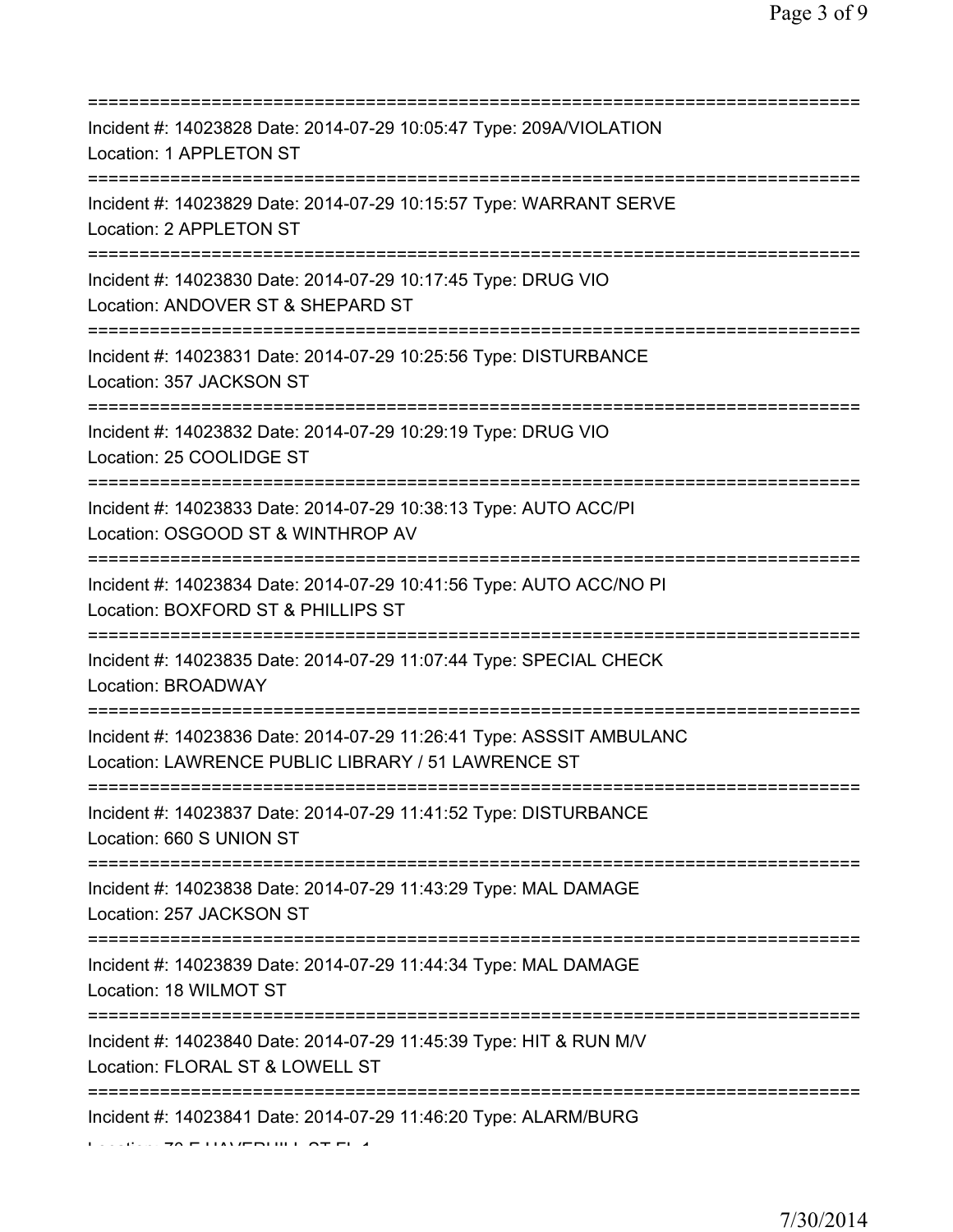| Incident #: 14023842 Date: 2014-07-29 11:46:35 Type: B&E/MV/PAST<br>Location: 375 HAVERHILL ST                                          |
|-----------------------------------------------------------------------------------------------------------------------------------------|
| Incident #: 14023843 Date: 2014-07-29 12:52:47 Type: PARK & WALK<br>Location: MARKET ST & S UNION ST<br>--------------------------      |
| Incident #: 14023844 Date: 2014-07-29 13:00:21 Type: PARK & WALK<br>Location: S UNION ST & SOUTH COMMON ST                              |
| Incident #: 14023845 Date: 2014-07-29 13:01:23 Type: INVESTIGATION<br>Location: 50 BASSWOOD ST<br>===================================== |
| Incident #: 14023846 Date: 2014-07-29 13:30:44 Type: SUS PERS/MV<br>Location: LOWELL ST & OXFORD ST<br>====================             |
| Incident #: 14023847 Date: 2014-07-29 13:50:06 Type: STOL/MV/PAS<br>Location: 80 BODWELL ST                                             |
| Incident #: 14023848 Date: 2014-07-29 14:09:45 Type: RECOV/STOL/MV<br>Location: 14 ROYAL ST                                             |
| Incident #: 14023849 Date: 2014-07-29 14:10:54 Type: LARCENY/PROG<br>Location: 530 BROADWAY                                             |
| Incident #: 14023850 Date: 2014-07-29 14:14:26 Type: SUS PERS/MV<br>Location: 9 BROADWAY                                                |
| Incident #: 14023851 Date: 2014-07-29 14:21:07 Type: DRUG VIO<br>Location: PRIMO FOOD STORE / 354 BROADWAY                              |
| Incident #: 14023852 Date: 2014-07-29 14:23:46 Type: DRUG VIO<br>Location: ANDOVER ST & FOSTER ST<br>==========================         |
| Incident #: 14023853 Date: 2014-07-29 14:28:06 Type: PARK & WALK<br>Location: COMMON ST & JACKSON ST                                    |
| ================<br>Incident #: 14023854 Date: 2014-07-29 14:29:40 Type: 209A/SERVE<br>Location: 111 MARKET ST                          |
| Incident #: 14023855 Date: 2014-07-29 14:46:28 Type: WARRANT SERVE                                                                      |

Location: 129 WATER ST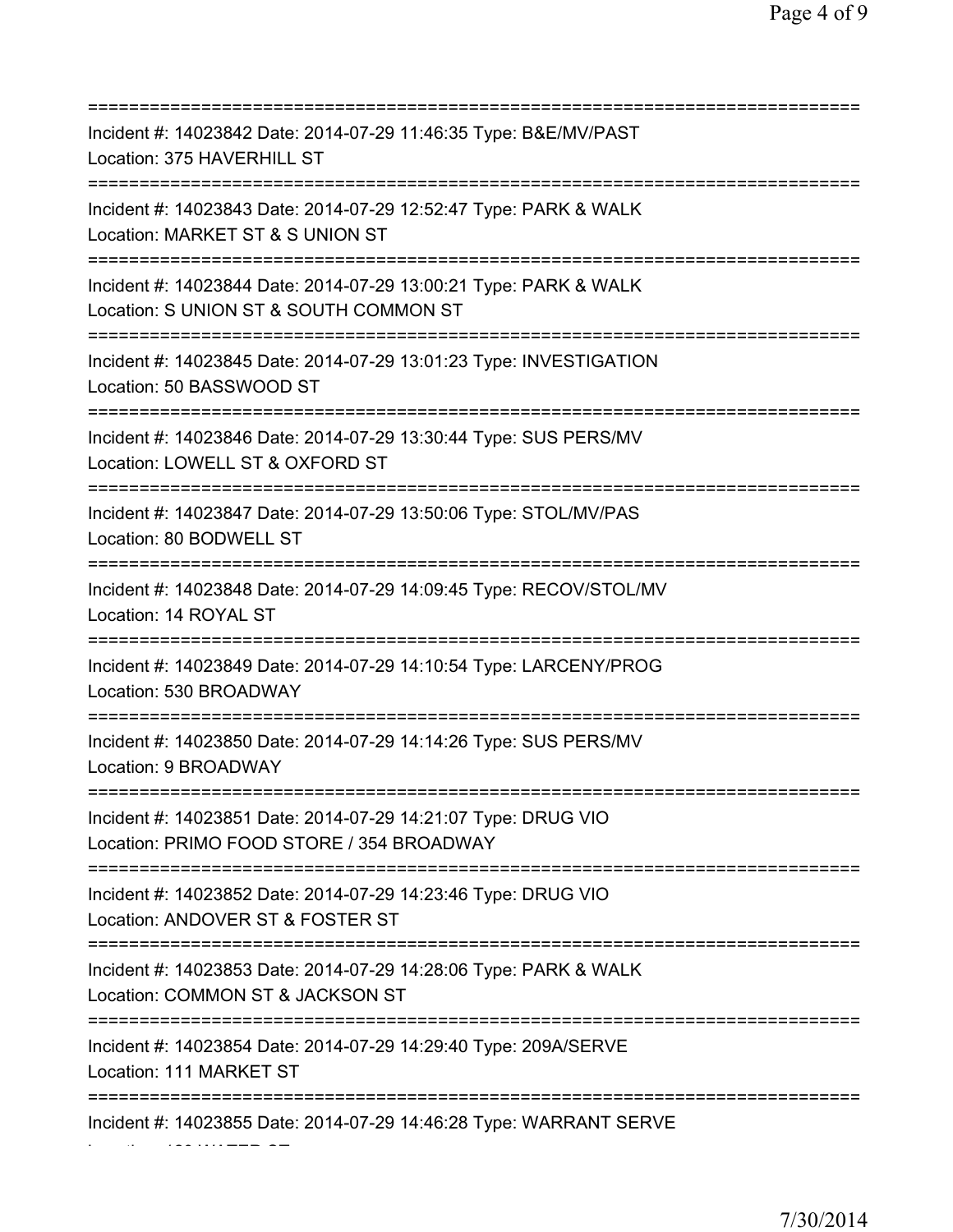| Incident #: 14023856 Date: 2014-07-29 14:52:56 Type: DRUG VIO<br>Location: MARSTON & 495 NORTH                                                   |
|--------------------------------------------------------------------------------------------------------------------------------------------------|
| =====================<br>Incident #: 14023857 Date: 2014-07-29 14:57:39 Type: LOST PERSON<br>Location: 78 HANCOCK                                |
| Incident #: 14023858 Date: 2014-07-29 15:04:38 Type: HIT & RUN M/V<br>Location: CARVER ST & MERRIMACK ST<br>==================================== |
| Incident #: 14023859 Date: 2014-07-29 15:17:41 Type: INVEST CONT<br>Location: 300 CANAL ST<br>====================================               |
| Incident #: 14023860 Date: 2014-07-29 15:23:07 Type: AUTO ACC/NO PI<br>Location: RIVER POINTE WY & WINTHROP AV<br>=====================          |
| Incident #: 14023861 Date: 2014-07-29 15:26:43 Type: AUTO ACC/NO PI<br>Location: 189 MAPLE ST                                                    |
| Incident #: 14023862 Date: 2014-07-29 15:36:37 Type: CK WELL BEING<br>Location: 54 ESSEX ST<br>==================                                |
| Incident #: 14023863 Date: 2014-07-29 15:36:57 Type: M/V STOP<br>Location: BROADWAY & CROSS ST                                                   |
| Incident #: 14023864 Date: 2014-07-29 15:43:34 Type: HIT & RUN M/V<br>Location: 457 HAMPSHIRE ST                                                 |
| Incident #: 14023865 Date: 2014-07-29 15:43:54 Type: LARCENY/PAST<br>Location: 73 WINTHROP AV<br>======================================          |
| Incident #: 14023866 Date: 2014-07-29 15:49:15 Type: A&B PROG<br>Location: 34 EASTON ST                                                          |
| Incident #: 14023867 Date: 2014-07-29 15:59:17 Type: DISTURBANCE<br>Location: SANTO DOMINGO MOTORS / 415 HAVERHILL ST                            |
| Incident #: 14023868 Date: 2014-07-29 16:02:18 Type: STOL/MV/PR<br>Location: BROADWAY & PARK ST                                                  |
| Incident #: 14023871 Date: 2014-07-29 16:14:22 Type: STOLEN PROP                                                                                 |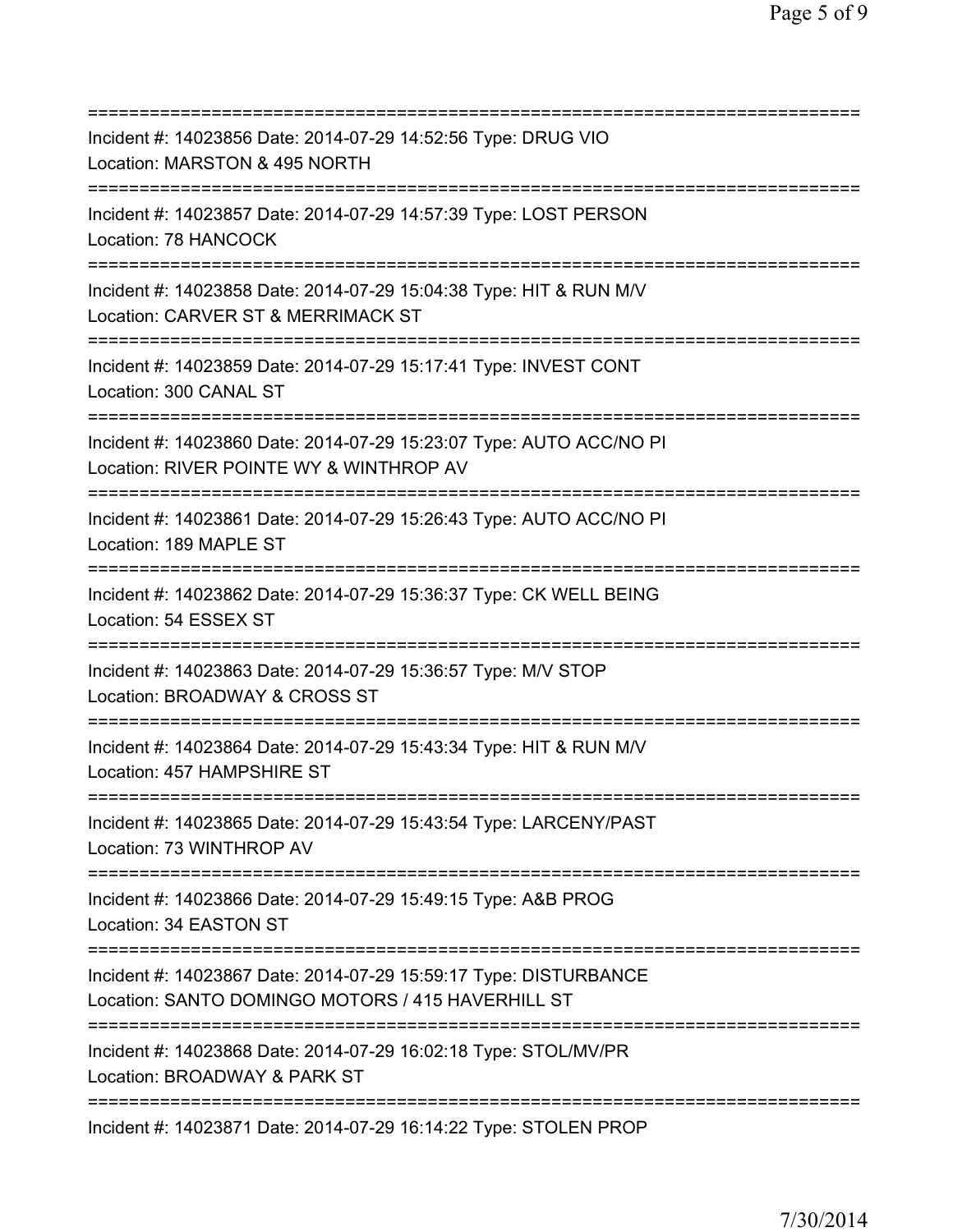| Incident #: 14023869 Date: 2014-07-29 16:17:07 Type: ALARM/BURG<br>Location: 249 ESSEX ST                                              |
|----------------------------------------------------------------------------------------------------------------------------------------|
| Incident #: 14023870 Date: 2014-07-29 16:17:34 Type: AUTO ACC/NO PI<br>Location: 37 MONMOUTH ST                                        |
| Incident #: 14023872 Date: 2014-07-29 16:26:17 Type: DRUG VIO<br>Location: 25 BOWDOIN ST                                               |
| Incident #: 14023873 Date: 2014-07-29 16:27:52 Type: DRUG VIO<br>Location: CHICKERING ST & WINTHROP AV<br>============================ |
| Incident #: 14023874 Date: 2014-07-29 16:39:33 Type: 209A/SERVE<br>Location: 90 LOWELL ST                                              |
| Incident #: 14023875 Date: 2014-07-29 17:08:10 Type: M/V STOP<br>Location: CANAL ST & UNION ST                                         |
| Incident #: 14023876 Date: 2014-07-29 17:14:50 Type: E911 HANGUP<br>Location: 273 HAVERHILL ST #REAR FL 2                              |
| Incident #: 14023877 Date: 2014-07-29 17:20:31 Type: AUTO ACC/NO PI<br>Location: 355 ESSEX ST                                          |
| Incident #: 14023878 Date: 2014-07-29 17:43:12 Type: DISTURBANCE<br>Location: 86 S BROADWAY                                            |
| Incident #: 14023879 Date: 2014-07-29 17:48:37 Type: ALARM/BURG<br>Location: 518 ANDOVER ST                                            |
| Incident #: 14023880 Date: 2014-07-29 17:58:40 Type: HIT & RUN M/V<br>Location: 4 MORAN CT                                             |
| Incident #: 14023881 Date: 2014-07-29 18:15:01 Type: NOTIFICATION<br>Location: 28 BROOK ST #2                                          |
| Incident #: 14023882 Date: 2014-07-29 18:20:20 Type: SUS PERS/MV<br>Location: ANDOVER ST & OSGOOD ST                                   |
| Incident #: 14023883 Date: 2014-07-29 18:22:57 Type: M/V STOP                                                                          |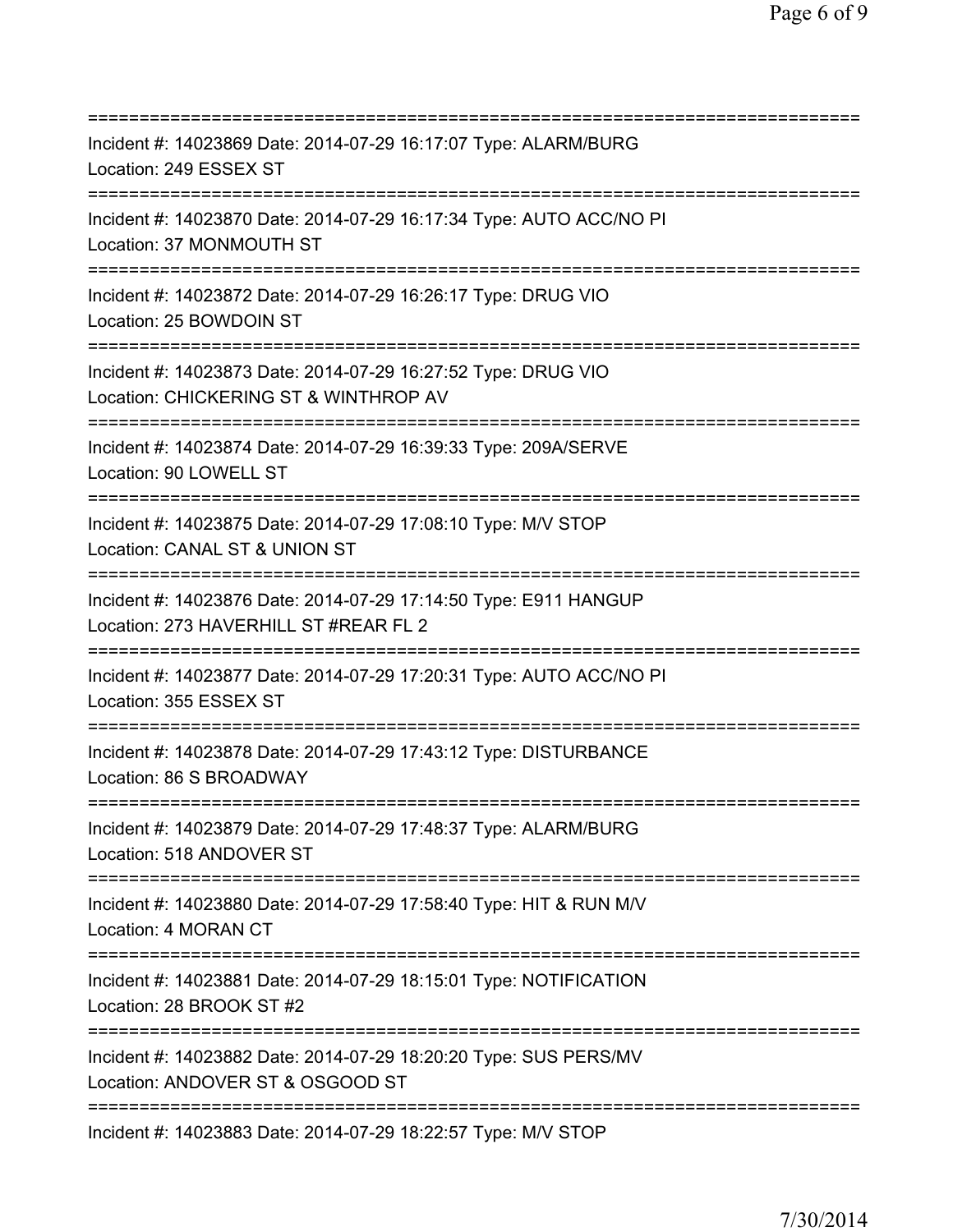| Location: ESSEX ST & MARGIN ST<br>===================================                                                                    |
|------------------------------------------------------------------------------------------------------------------------------------------|
| Incident #: 14023884 Date: 2014-07-29 18:24:02 Type: MV/BLOCKING<br>Location: 1 GREENWOOD ST                                             |
| Incident #: 14023885 Date: 2014-07-29 18:28:49 Type: CK WELL BEING<br>Location: 141 AMESBURY ST #301<br>;=============================== |
| Incident #: 14023886 Date: 2014-07-29 18:34:08 Type: DISORDERLY<br>Location: 49 SHAWMUT ST<br>--------------------------------           |
| Incident #: 14023888 Date: 2014-07-29 18:38:08 Type: SUS PERS/MV<br>Location: SOCIAL SECURITY / 439 S UNION ST                           |
| Incident #: 14023887 Date: 2014-07-29 18:38:39 Type: FIGHT<br>Location: LEONARD SCHOOL / 60 ALLEN ST                                     |
| Incident #: 14023889 Date: 2014-07-29 18:44:57 Type: FIGHT<br>Location: SUMMER ST & ALLEN ST<br>===========                              |
| Incident #: 14023890 Date: 2014-07-29 19:15:36 Type: CK WELL BEING<br>Location: ROOMING HOUSE / 200 PARKER ST                            |
| Incident #: 14023891 Date: 2014-07-29 19:40:50 Type: M/V STOP<br>Location: HAVERHILL ST & JACKSON ST<br>_______________________          |
| Incident #: 14023892 Date: 2014-07-29 19:44:35 Type: DOMESTIC/PROG<br>Location: 2 MUSEUM SQ #105 FL 1                                    |
| Incident #: 14023893 Date: 2014-07-29 19:58:59 Type: MAL DAMAGE<br>Location: 24 CRESCENT ST                                              |
| ======================================<br>Incident #: 14023894 Date: 2014-07-29 20:00:07 Type: MAL DAMAGE<br>Location: 351 ESSEX ST      |
| Incident #: 14023895 Date: 2014-07-29 20:10:05 Type: GUN CALL<br>Location: ERVING AV & LAWRENCE ST                                       |
| Incident #: 14023896 Date: 2014-07-29 20:14:11 Type: 209A/VIOLATION<br>Location: WALK IN / 136 EXCHANGE ST                               |
|                                                                                                                                          |

Incident #: 14023898 Date: 2014 07 29 20:29:20 Type: CHILD ABUSE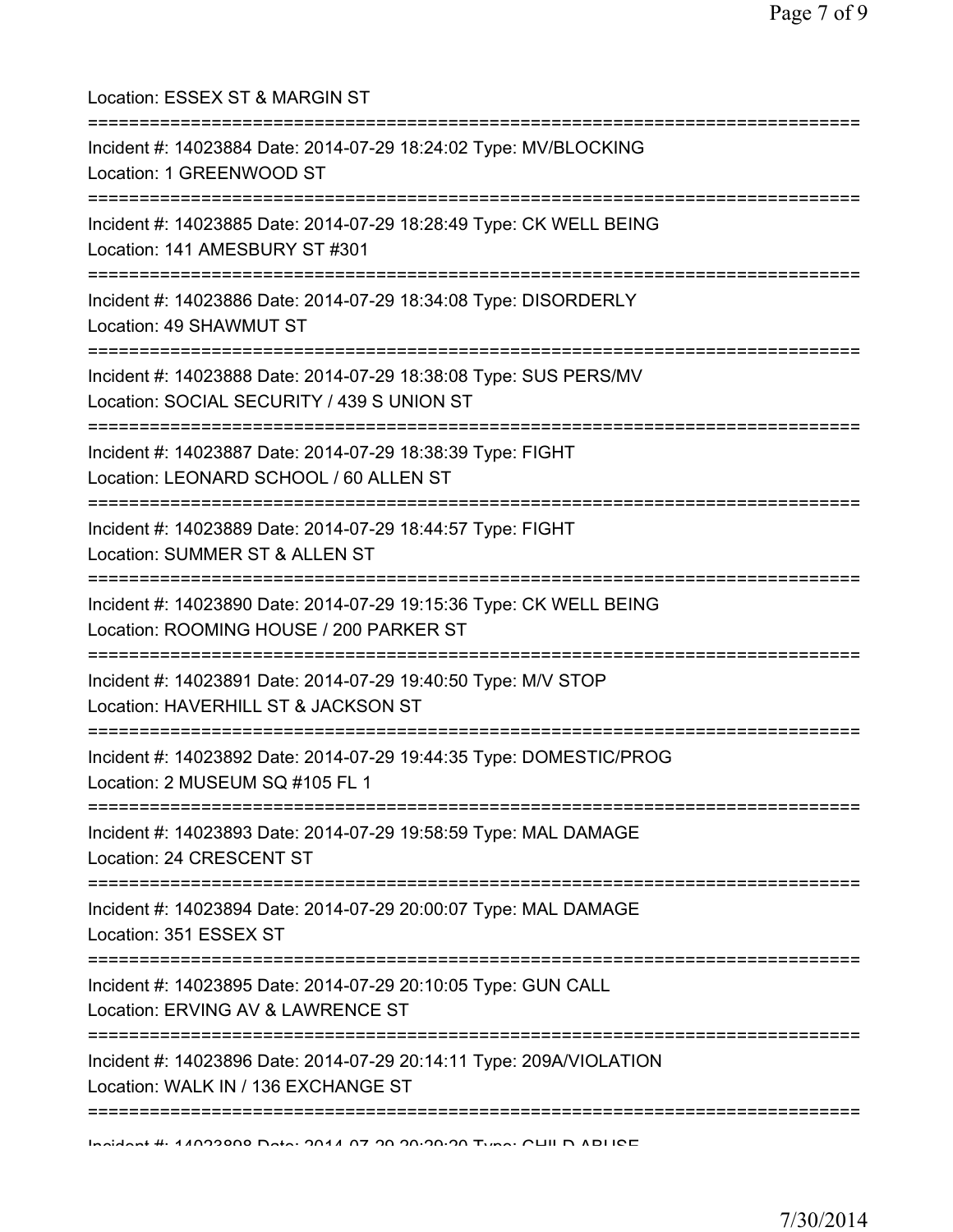| Location: WOMEN'S RESOURCE CENTER / 48 ATKINSON ST<br>:======================                                                      |
|------------------------------------------------------------------------------------------------------------------------------------|
| Incident #: 14023897 Date: 2014-07-29 20:29:30 Type: SUS PERS/MV<br>Location: 2 MUSEUM SQ                                          |
| Incident #: 14023899 Date: 2014-07-29 20:31:32 Type: ALARM/BURG<br>Location: JOSEPH RESIDENCE / 7 ASH ST                           |
| Incident #: 14023900 Date: 2014-07-29 20:37:15 Type: STOL/MV/PAS<br>Location: 62 WATER ST                                          |
| Incident #: 14023901 Date: 2014-07-29 20:46:27 Type: NOTIFICATION<br>Location: 405 HIGH ST<br>==================================== |
| Incident #: 14023902 Date: 2014-07-29 21:01:49 Type: FIRE WORKS<br>Location: HENNESSEY SCHOOL / HANCOCK ST                         |
| Incident #: 14023903 Date: 2014-07-29 21:02:35 Type: FIRE WORKS<br>Location: MILTON ST & PEARL ST                                  |
| Incident #: 14023904 Date: 2014-07-29 21:05:08 Type: CK WELL BEING<br>Location: DUNKIN DONUTS / 99 WINTHROP AV                     |
| Incident #: 14023905 Date: 2014-07-29 21:14:25 Type: NOISE ORD<br>Location: 186 HIGH ST FL 1                                       |
| Incident #: 14023906 Date: 2014-07-29 21:19:54 Type: DOMESTIC/PAST<br>Location: KNOX ST & THORNDIKE ST                             |
| Incident #: 14023907 Date: 2014-07-29 21:51:37 Type: SUS PERS/MV<br>Location: CENTRAL BRIDGE / null                                |
| Incident #: 14023908 Date: 2014-07-29 21:57:22 Type: M/V STOP<br>Location: PEMBERTON / null                                        |
| Incident #: 14023909 Date: 2014-07-29 22:08:19 Type: INVESTIGATION<br>Location: OSGOOD ST METHUEN                                  |
| Incident #: 14023910 Date: 2014-07-29 22:27:03 Type: SUS PERS/MV<br>Location: PORTUGUESE A SALAZAR CLUB / 2 SARATOGA ST            |
| $1.11.11$ $1.11.41000044$ $R_{11}$ $R_{21}$ $R_{31}$ $R_{42}$ $R_{51}$ $R_{61}$ $R_{71}$ $R_{81}$ $R_{91}$                         |